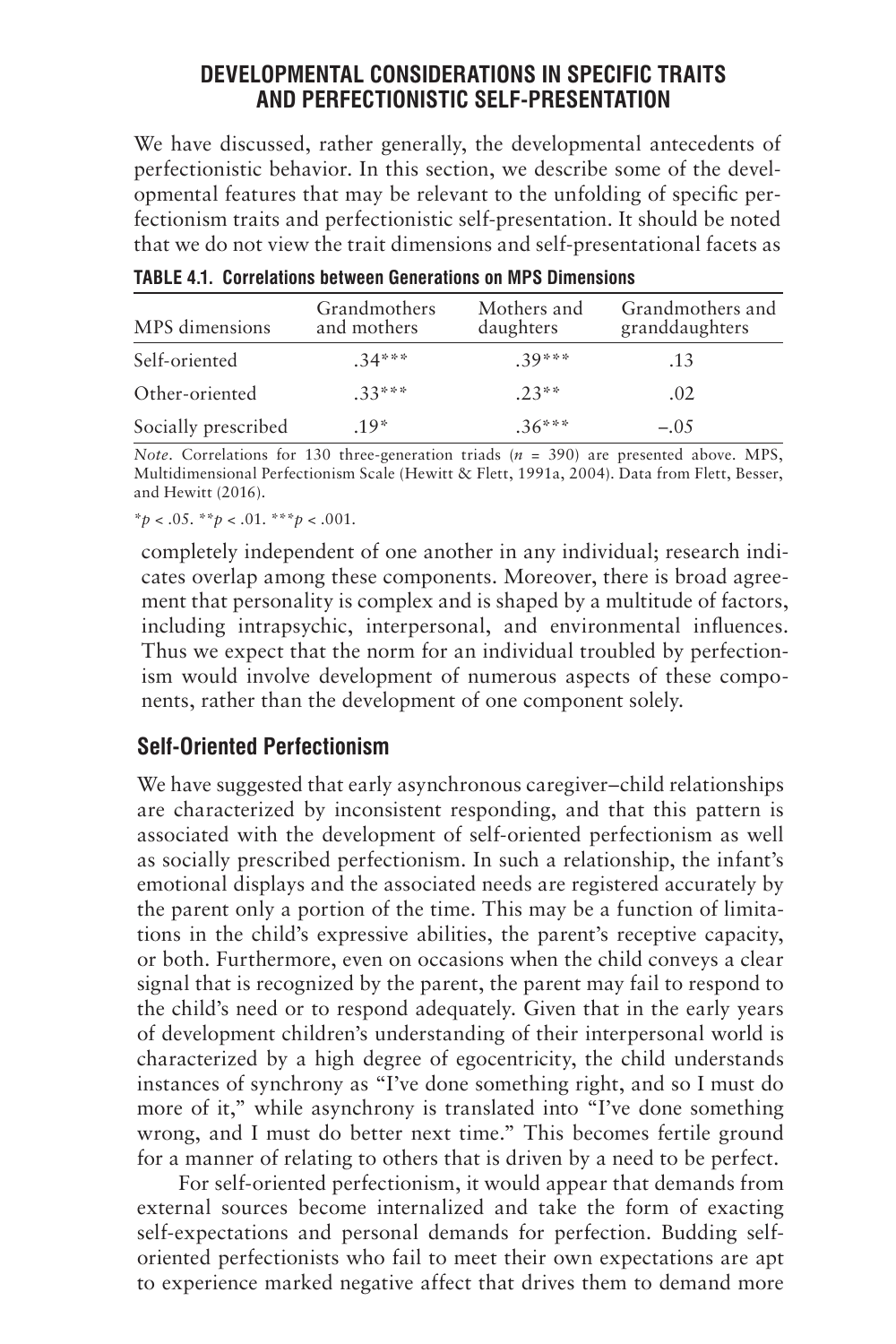of themselves, while also going to great lengths to conceal their distress from others due to their histories of repeated early asynchrony. Thus the self-oriented perfectionists tend to look at introjected expectations for how to be in the world and how to garner others' respect or acknowledgment. There may be several reasons for this. For example, children who repeatedly are left alone or experience emotionally traumatic separations from their parents may come to understand that others are not consistently available as sources of support, guidance, or help, but rather are there to pass judgment on their adequacy and worth. These children may learn that "If anything good is to happen to me, then I need to do it myself," and this may engender the development of a kind of autonomy. Such autonomy can take the form of being overly responsible for one's destiny, as well as a need to feel responsible for the welfare of others. We have found that women with excessive self-oriented perfectionism are certainly overly responsible (see the case of Anita in Chapter 6; see also Habke & Flynn, 2002).

Another possible trajectory in the development of self-oriented perfectionism is that of a child who develops an advanced level of competence in a domain that brings success, attention, and affirmation; in turn, this competence becomes a core component of the child's emerging identity. Thus an individual with excessive self-oriented perfectionism may focus energy on this activity or pursuit because of the attention, support, or respect (i.e., the indication that the individual matters, is cared for, or has a place in the world) garnered from others, and not from an intrinsic interest or desire in the pursuit itself. Failure to achieve and advance in that domain is experienced not only as a failure, but as an ego-involving assault on the self and on the person's sense of identity (see Hewitt & Flett, 1993; Hewitt et al., 1996). In fact, we have found that many middle-aged perfectionistic patients we have seen have hit a point in their careers when accomplishments, attainments, or success in their careers come to feel empty and meaningless, and they experience a profound sense of being lost in the world.

Several other factors may contribute to the development of selforiented perfectionism across the childhood age span. For example, a useful clue to the development of high self-oriented perfectionism came from a qualitative study by Neumeister (2004), who found that gifted students with exceptionally high levels of self-oriented perfectionism had a history of mastering early academic challenges without exerting effort, while having had virtually no experience with academic failure. Here it is useful to underscore our finding that self-oriented perfectionists tend to be highly fearful and intolerant of failure (Flett, Hewitt, Blankstein, & Mosher, 1995). They possess a contingent sense of selfworth, consistent with the notion that striving for absolutes is a form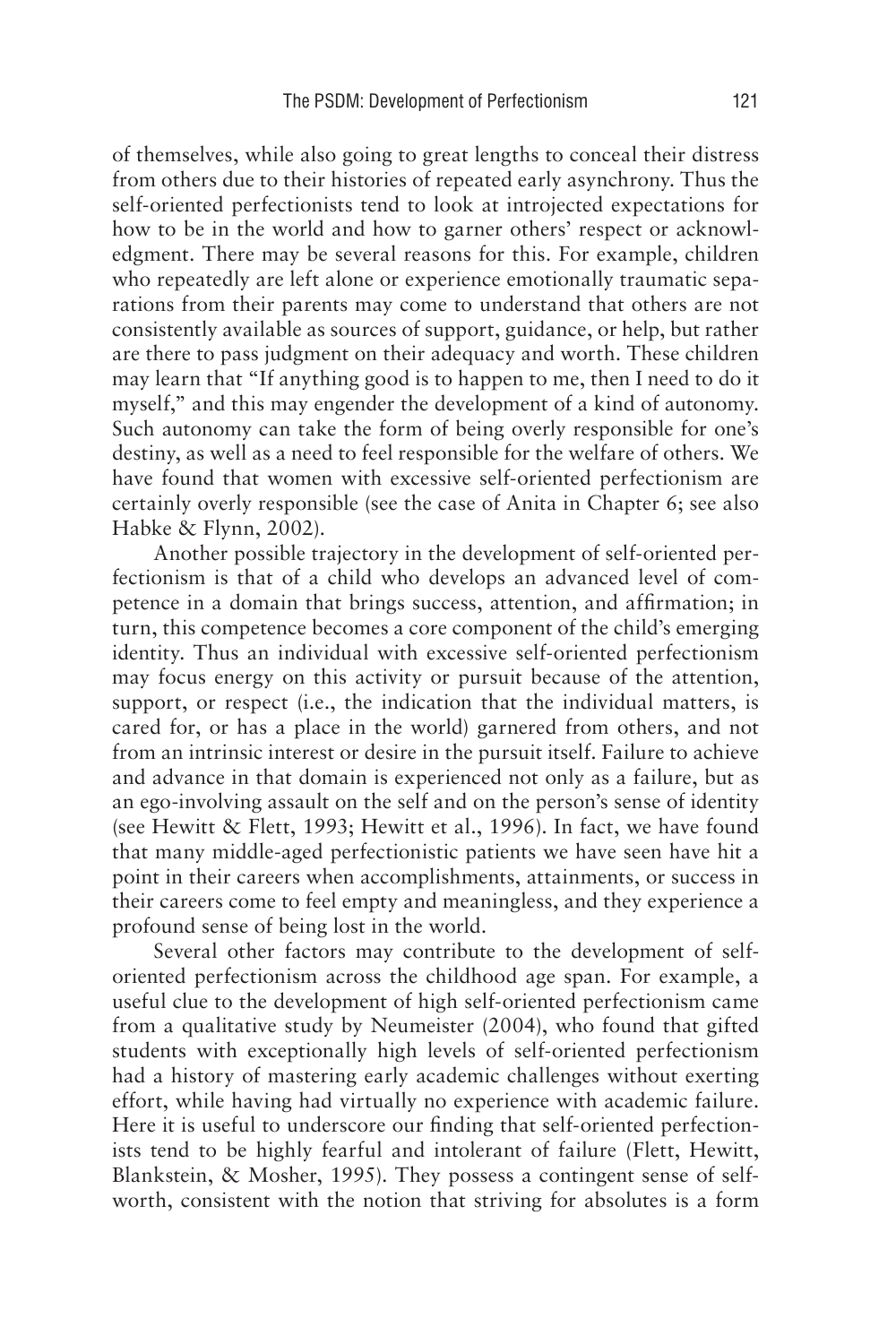of overcompensation designed to ward off self-uncertainties and other negative feelings about the self.

Over the course of development, a person characterized by selforiented perfectionism internalizes perceived external pressures that gradually become incorporated into his or her expectations of self. We have offered several examples above of how this might work, but there may be other components as well. For example, it may be important that the individual is rewarded (in the form of attention or caring), or perceives that he or she is rewarded, for striving for perfection. Slade and Owens (1998) suggested that perfectionism that is rewarded and leads to satisfaction is considered positive perfectionism rather than a self-limiting perfectionism, as we have argued. However, individuals who possess high levels of perfectionism are seldom satisfied and often exhibit other characteristics that erode the possibility of intrinsic satisfaction. One such factor is our observation that those high in selforiented perfectionism are often hypercompetitive and acutely sensitive to social comparison outcomes. This is accentuated to an even greater degree in instances in which the social milieu of a developing child or adolescent is made up of competitive and skilled peers. Such conditions tend to promote the development of self-oriented perfectionism and the adoption of unrealistically high standards. However, as Albert Bandura noted, perfectionism fueled by social comparison concerns can come at a high cost in terms of self-evaluations and feelings of happiness. In his classic book *Social Learning Theory,* Bandura (1977) observed that children exhibiting high levels of self-oriented perfectionism had two clear vulnerabilities: (1) They possessed low levels of self-reward because, in their view, only perfect performances and perfect behaviors merited selfreward; and (2) they exhibited a highly maladaptive tendency to engage in social comparison with superior targets who set standards that were almost impossible to live up to. These factors merit further empirical investigation, because they may hold the key to helping us understand why some perfectionists can be so accomplished and yet derive little or no satisfaction from their accomplishments.

## **Other-Oriented Perfectionism**

We have suggested that children who develop other-oriented perfectionism may experience asynchrony characterized by others' being incapable or unwilling to meet these children's needs. In the absence of adequate parental responsiveness, the emerging other-oriented perfectionists will develop a working model of others as not having the ability or desire to meet their needs; the children's experiences communicate to them that they are somewhat irrelevant, invisible, or not worth the effort. Not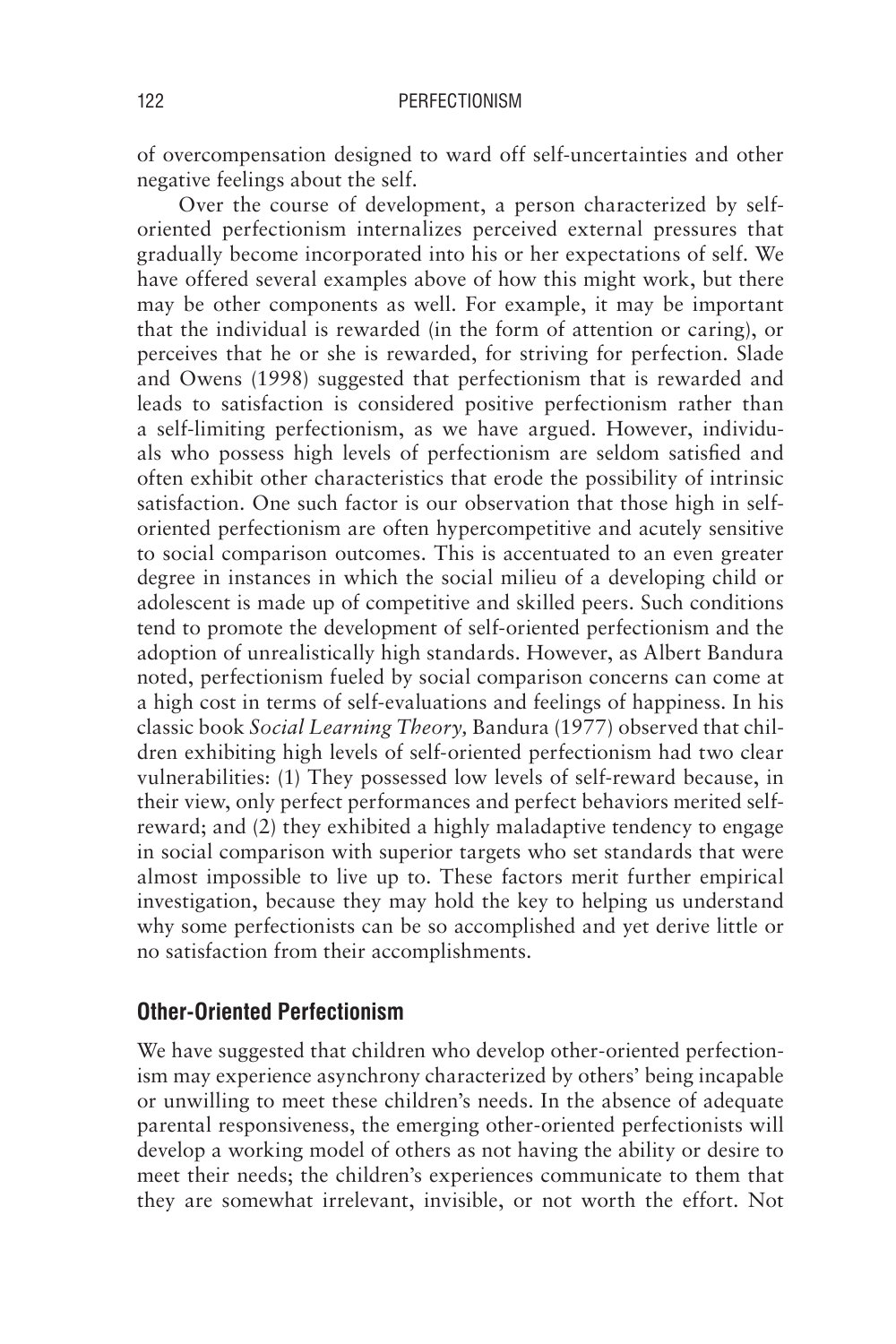surprisingly, this can serve to erode the children's self-concept. Moreover, these children can develop narcissistic tendencies by using others as selfobjects as a means of building self-esteem, albeit a rather fragile form of self-esteem. Specifically, for a temperamentally irritable child, the resulting anger and frustration emerging from unmet emotional needs become the raw material that forms a foundation for interpersonal distance, a constricted capacity for empathy, and a determination to control the child's relational world by insisting that his or her expectations are met in a highly specific manner.

To date, there has been limited analysis of how and why some people come to expect and demand perfection from others. Those with excessive levels of other-oriented perfectionism tend to exhibit high levels of authoritarianism and narcissism, a strong need for control and dominance, and a tendency to blame others (Flett, Hewitt, Blankstein, et al., 1995; Hewitt & Flett, 1991b). Yet other-oriented perfectionists are less tough-minded and resilient than they may appear. Like people with extreme narcissism, other-oriented perfectionists project an image of positive self-regard; however, this apparent self-inflation tends to be based on a shaky and uncertain sense of the self. Our observation here is in keeping with evidence demonstrating that people high in other-oriented perfectionism possess low levels of unconditional self-acceptance (Flett, Besser, Davis, & Hewitt, 2003) and harbor the same need for validation that is linked with self-oriented and socially prescribed perfectionism (Flett, Besser, & Hewitt, 2014). Indeed, we (Flett, Besser, & Hewitt, 2014) found that other-oriented perfectionism was associated jointly with validation seeking and a heightened sensitivity to rejection. This is certainly not the image portrayed by those with excessive levels of otheroriented perfectionism.

Although imitation may be operative in the development of otheroriented perfectionism as a child ages (i.e., observing parents' or the family's unrealistic expectations for others), other-oriented perfectionism is quite a distinct orientation, and other factors are likely to come into play. We maintain that other-oriented perfectionism reflects the externalization tendencies that Horney (1950) discussed in her accounts of experiencing and needing to express hostility. For many people with marked other-oriented perfectionism, this dimension of their personality develops as a defensive response that serves to deflect attention away from a flawed sense of self. In our experience, other-oriented perfectionism reflects an attempt to gain a sense of power and dominance in response to adverse life situations that contributed to feelings of powerlessness and submissiveness, which in turn fueled feelings of hostility and resentment. In some instances, other-oriented perfectionism is further accentuated by the presence of an overdeveloped sense of responsibility;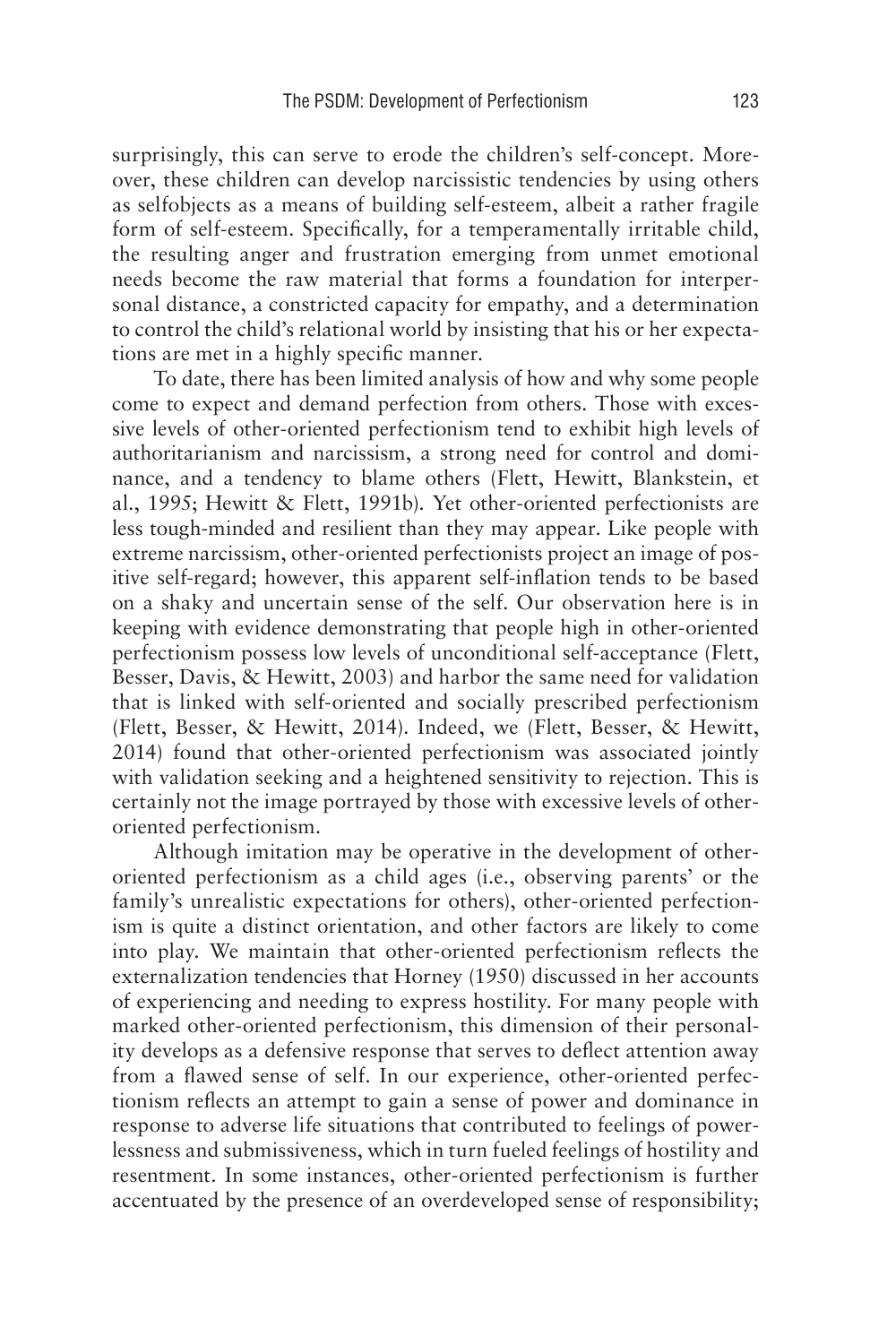such individuals are apt to experience the mistakes and failures of others as poor reflections on themselves.

One theme seldom considered in accounts of the development of perfectionism within the family context involves the inconsistencies that often exist within the mother–father dyad. Other-oriented perfectionism can reflect a relatively chaotic and unpredictable experience of receiving mixed messages from one parent who is authoritarian and demanding, and another who is either encouraging and supportive or withdrawn and relatively unavailable. In such instances, other-oriented perfectionism represents an attempt to control and divert attention away from the self. One such example is presented in Hewitt and Flett (2004). Ms. M, who was one of nine siblings, suffered from depression and anxiety. Ms. M described her father as being highly authoritarian and domineering, while her relationship with her mother revolved around "a constant overconcern with obtaining and maintaining her mother's tenuous caring" (p. 28). Ms. M grew up to become a rather domineering individual. She demanded exceptional results from people around her, and frequently rebuked the secretaries at work as well as her children. Other-oriented perfectionism that is openly expressed and directed at others can lead to substantial interpersonal conflict, and this played a clear role in her psychological problems. In total, Ms. M had been in treatment for over 7 years. As an adult, she struggled with chronic irritability and impatience, but in keeping with Horney's account of children who suppress their basic hostility, Ms. M reported having been an extremely compliant and malleable child who went to substantial lengths to hide behaviors that her parents would not approve of. Over the course of treatment, her interpersonal patterns in adulthood betrayed the bitterness and resentment that had built up over the course of her childhood and adolescence.

## **Socially Prescribed Perfectionism**

In our discussion above of self-oriented perfectionism, we have described the asynchrony that we believe underlies socially prescribed perfectionism. To review, we have suggested that inconsistent parental responses to a child's needs contribute to the child's developing a form of insecure attachment that can give rise to socially prescribed perfectionism. The child comes to understand that to experience safety and security in the world, he or she must look externally for "how to be" in the world and must be exquisitely aware of others' expectations, judgments, concerns, affective tones, and potential admonishments. Thus, rather than solidifying a capacity to look inward that guides actions, decisions, and relational choices (see Miller, 1997), the individual is guided by a hypersensitivity to the external interpersonal world. Individuals who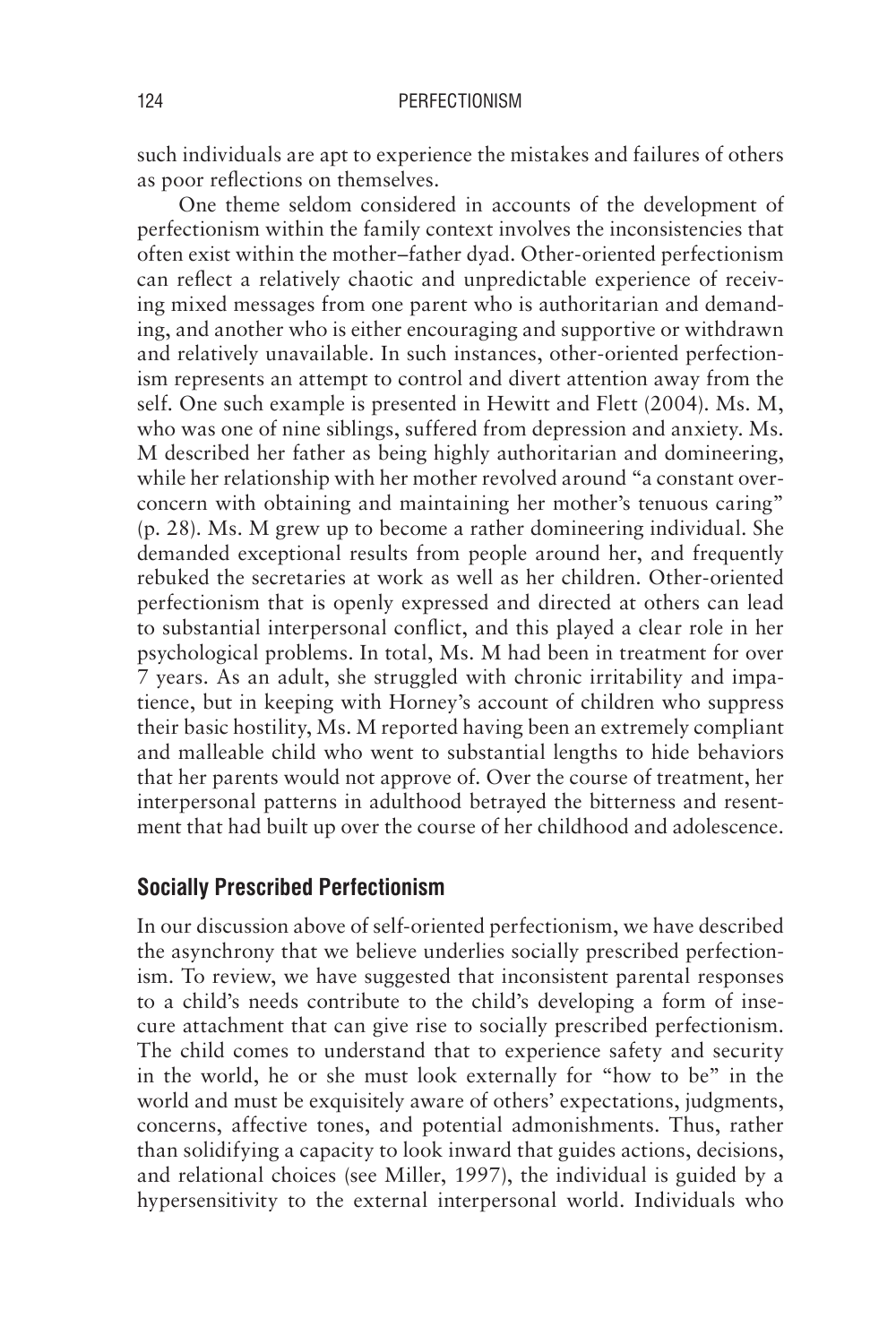are identified as socially prescribed perfectionists have limited trust and knowledge of themselves. Thus the extent to which they experience feelings of pride, accomplishment, or self-satisfaction is largely shaped by the extent to which they are affirmed for having met others' expectations and requirements for them. The development of autonomy, independence, self-soothing, coping, and self-worth are all compromised, and the importance of others' power to accept and provide a sense of worth becomes a focus of how to be in the world.

In this way, the asynchrony between parent and child becomes a blueprint for the development of socially prescribed perfectionism. As noted earlier, in the absence of adequate parental responsiveness, an emerging socially prescribed perfectionist forms a working model of others as uninterested in or uncommitted to meeting his or her needs. This experience ultimately communicates to the child that he or she is irrelevant, invisible, or not worth the effort. The child's unconscious solution is to work hard to earn the attention and love of the caregiver. The caregiver's desires and expectations come to assume a central place in the child's emotional life and in the formation of the child's self and identity. Pleasing the caregiver becomes not only a preoccupation, but the child's very lifeline. In the most extreme instances, socially prescribed perfectionists may come to feel that their very existence hinges on attaining the approval of significant others.

In terms of later development, socially prescribed perfectionism and the associated belief that perfection is being demanded from the self may be a reflection of perceived or actual exposure to excessive parental expectations and high parental criticism. Moreover, these individuals possess a deep conviction that mattering and fitting in the world is in the control of other people, and that they are not capable on their own.

In contrast to self-oriented perfectionists, socially prescribed perfectionists' lack of autonomy and limited capacity to self-soothe compel them to turn to the external world to determine how they should be in the world, and to evaluate their worth in terms of the extent to which they meet the expectations of significant others. Although this is appropriate behavior in the early stages of development, these individuals must ultimately develop a sense of autonomy and self-efficacy that fosters individuation, rather than maintaining a self-limiting connection to and dependency upon others. It is not surprising that socially prescribed perfectionism is associated and implicated most broadly with both mild and severe pathology, and with the poorest levels of ego strength, coping, and effective defensive structures. Moreover, socially prescribed perfectionists exhibit significant psychopathology (similar to borderline psychopathology) in terms of identity diffusion and relatively diffuse boundaries.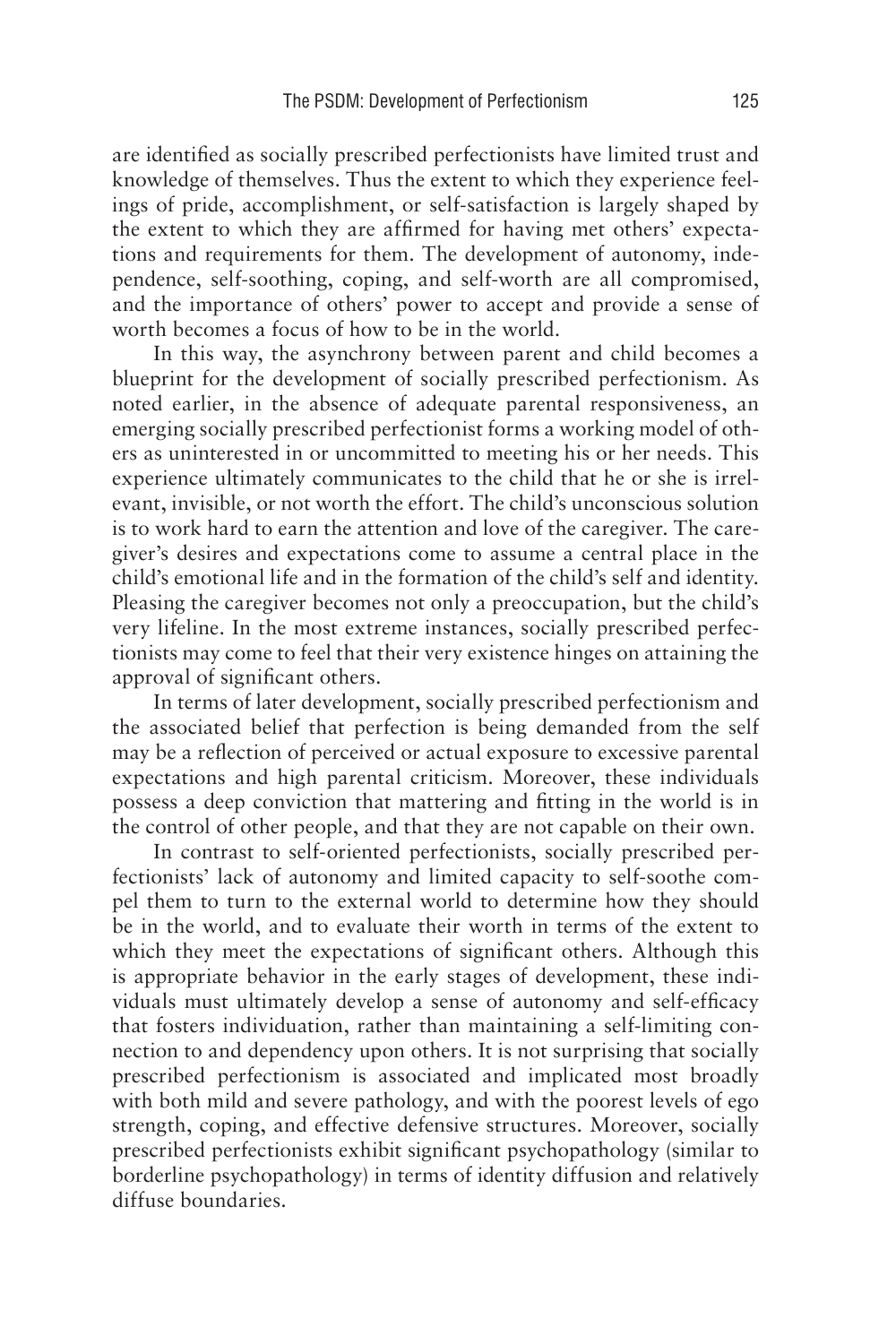#### 126 PERFECTIONISM

Although parental factors play a significant role in the development of socially prescribed perfectionism, a more nuanced and complex developmental account is needed. First, we have encountered family situations in which parental pressures to be perfect were not overtly evident, suggesting that other factors may shape the development of socially prescribed perfectionism. In such instances, the children may possess a heightened level of interpersonal sensitivity that can arise from a preoccupied attachment style, and that contributes to a tendency to be highly reactive to interpersonal evaluations and apparent criticism. This link with heightened interpersonal sensitivity has been confirmed in empirical research (see Hewitt & Flett, 1991b). Second, our original developmental model pointed to the role of sociocultural pressures to be perfect. Here, however, it must be noted that such pressures are apt to affect everyone in a particular sociocultural context, but that they can have a much greater impact if a developing child or adolescent lives in a community or has a peer group that pressures him or her to live up to high expectations. We argue that personal sensitivities and attunement to these social cues must still play some role, in order to account for why certain people develop high levels of socially prescribed perfectionism.

### **Perfectionistic Self-Presentation**

We have indicated in our CMPB (see Chapter 2) that perfectionistic self-presentation reflects the interpersonal expression of one's purported "perfection." We view this as an attempt in the interpersonal domain to procure the sense of mattering, belonging, being accepted, and being good enough that has eluded the perfectionistic individual throughout life. Thus we can understand that projecting an appearance of perfection, concealing imperfection, and creating a façade of flawlessness will potentially bring acceptance by others, reparation of the flawed self, and feelings of belonging. Consistent with our contention that perfectionistic behavior arises early and involves a sense of defective self, Hilde Bruch (1988), in her classic book *Conversations with Anorexics,* suggested that the need to seem perfect is fueled by the approval that is received for appearing perfect. Yet at the root of this behavior is a deep dissatisfaction with the self. As we have indicated, this negative orientation toward the self is rooted in early developmental experiences, but childhood is not the only key developmental period. This is clearly demonstrated by further consideration of those adolescents who go on to develop anorexia nervosa. Bruch (1988) noted that striving for perfection and the perfect body becomes quite complicated and confusing when pubertal changes occur, because these are beyond personal control, and the message is received that the current level of striving is not working. At this point, many young individuals with anorexia nervosa come to believe that the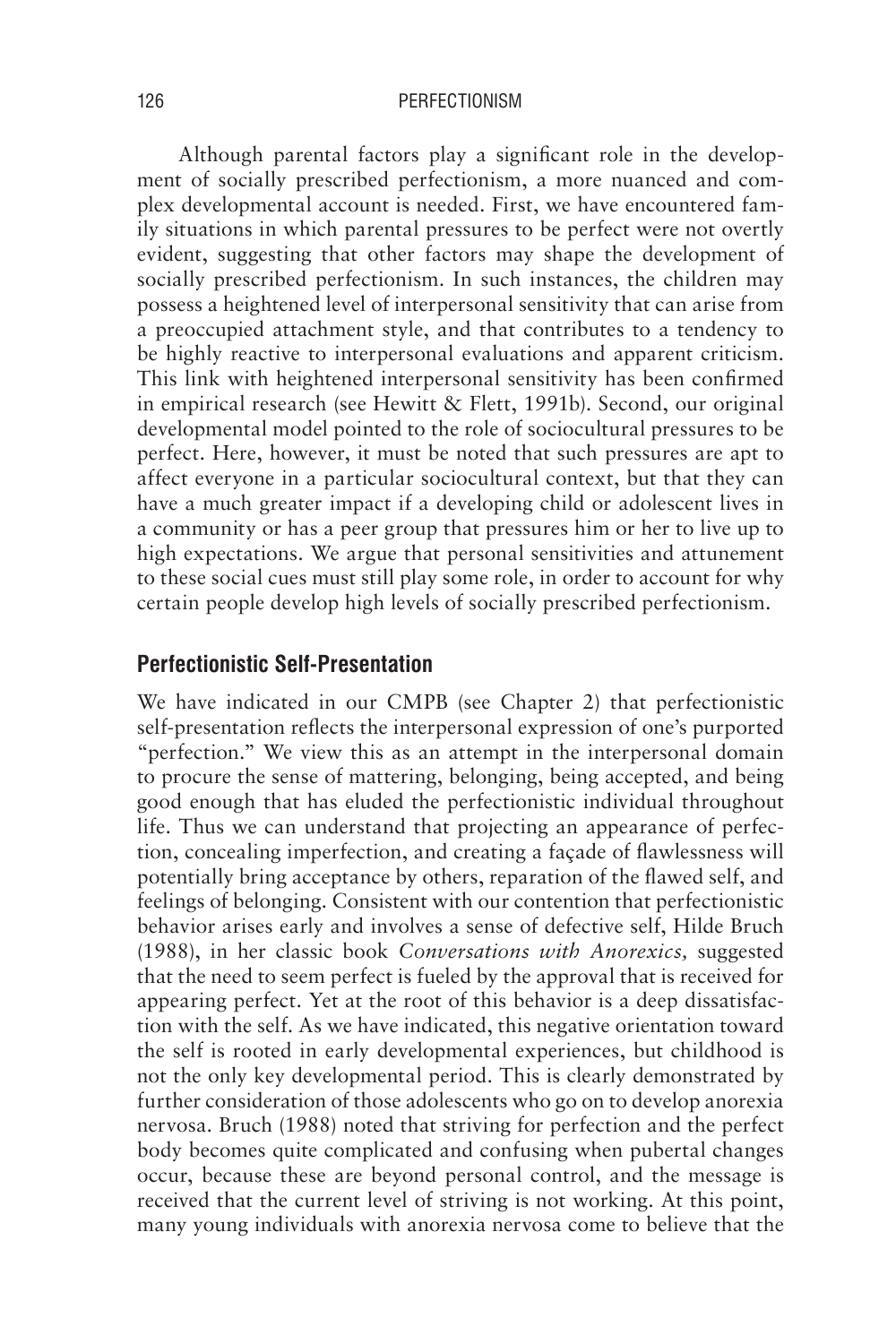standards they are pursuing must be made even more stringent, in order to restore a sense of control and receive the desired approval.

Perfectionistic self-presentation is rooted in either insensitive or nonresponsive reactions from significant others. This is particularly the case when a child who is vulnerable and hypersensitive to others' emotions and feedback acts or performs in ways that are less than ideal. Others can react negatively to the child's misdeeds and mistakes, or instances in which the child has disappointed or fallen short of expectations, and this may be apparent to the child. Even when mistakes or shortfalls are not evident to others, the child will be vigilant for any indication of dissatisfaction on the part of others.

Perfectionistic self-presentation can also stem from a child's hypersensitivity to the moods and feelings of parents. But perhaps the most critical domain for the development of perfectionistic self-presentation involves situations in which a child openly displays distress involving complex emotional blends (i.e., anxiety, dysphoria, anger, shame, fear), and a parent is seen to react in either a dismissive or critical manner. The various ways in which this can occur are clearly illustrated by the scale content of an intriguing new measure developed by Barbot, Heinz, and Luthar (2014). These researchers developed a scale entitled the Perceived Parental Reactions to Adolescent Distress (PRAD), to assess parents who react adaptively versus maladaptively to the emotional displays of their children. The assumption underlying the development of this instrument is that insensitive parental reactions reported by adolescents reflect long-standing patterns that may go back to the adolescents' infancy. The PRAD is designed to capture different attachment styles. One PRAD subscale, comfort, taps secure attachment; scores on this subscale are linked both conceptually and empirically with a parent who provides comfort in response to an adolescent's distress—a characteristic of the synchronous responses of secure attachment. This type of response contrasts with a dismissive response, tapped by the avoidance subscale. Here the parent minimizes the adolescent's emotional response and views it as unimportant. The third subscale is the harshness subscale, which taps the tendency for the parent to respond in a critical and punitive manner that conveys disdain and shame. A fourth subscale is equally relevant, as it taps the reactions of self-centered and probably narcissistic parents. The self-focus subscale is described as assessing the reactions of self-involved parents who are focused on how their adolescents' distress has just added to their own emotional distress.

A history of negative parental reactions to emotional displays is particularly central to an understanding of the developmental origins of perfectionistic self-presentation. A hypersensitive child of parents who respond in a comforting manner is unlikely to have a need to seem perfect. In contrast, a child who perceives parental disdain learns quickly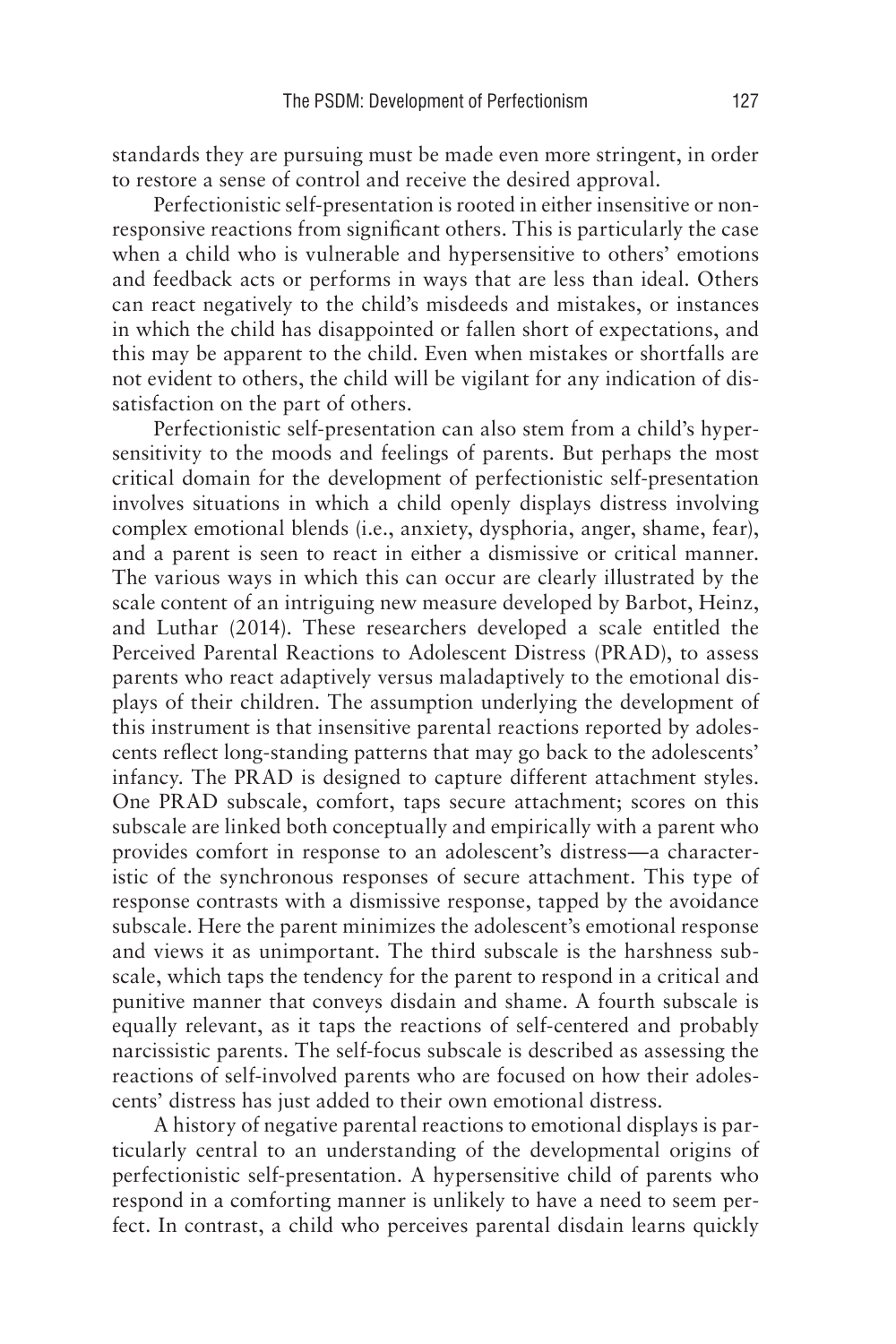#### 128 PERFECTIONISM

that emotional displays will only result in more shame and humiliation, and so it is best to act not only as if everything is OK, but as if everything is absolutely perfect. The tendency to put on such a façade is also likely to be evidenced by a hypersensitive child whose attempts to discuss his or her feelings are repeatedly dismissed, minimized, or denied.

Finally, a hypersensitive child who is raised by a self-focused parent may quickly learn to suppress emotions and act as if things are perfect after having learned time after time that expressing distress compounds the parent's distress. The act of hiding emotions behind a façade functionally limits the degree to which a bad situation is made demonstrably worse. More generally, the vulnerable child who is deprived of warmth and empathy by a self-involved parent may engage in the pursuit of great accomplishments that are highly visible in order to obtain validation, praise, and positive recognition, either from the parent or from other people in the broader social network.

Another key factor in the development of perfectionistic selfpresentation is being raised in a family environment that demands a public image of the family as demonstrating perfection (or an absence of imperfection). This is a theme that has emerged frequently in our clinical work among perfectionistic self-presenters. Directly or indirectly, the family makes it clear that problems and imperfections must be kept out of public view. Public displays of tension or conflict among family members are discouraged in ways that invalidate the emotional experience of family members. The stance is sustained by having pivotal family members who are psychologically invested in appearing to have the "perfect family." The position requires familial collusion. In some instances, we have witnessed the family as a whole engaged in an excessive form of overcompensation, as if the family itself is dealing with an inferiority complex. The child raised under such conditions learns that the family's public image is valued above all else, including the needs and feelings of individual members. This is often seen in families of highly public figures, or families that hold positions of significant social status, particularly in small communities where their affairs tend to be visible to everyone else.

A child with a highly emotional temperament who is easily aroused is in a particularly difficult predicament if he or she happens to be born into a family that prohibits emotional expression. The developmental framework for perfectionism outlined by Flett et al. (2002) also allows for the role of the child's temperament in the development of perfectionism, with a particular emphasis on anxious emotionality and anxiety sensitivity. Several recent studies have confirmed that perfectionists possess an overly active behavioral inhibition system as described by Gray (1982; see also Randles, Flett, Nash, McGregor, & Hewitt, 2010). Thus being discouraged to express emotionality is yet another illustration of how a developing child may experience situations that do not fit his or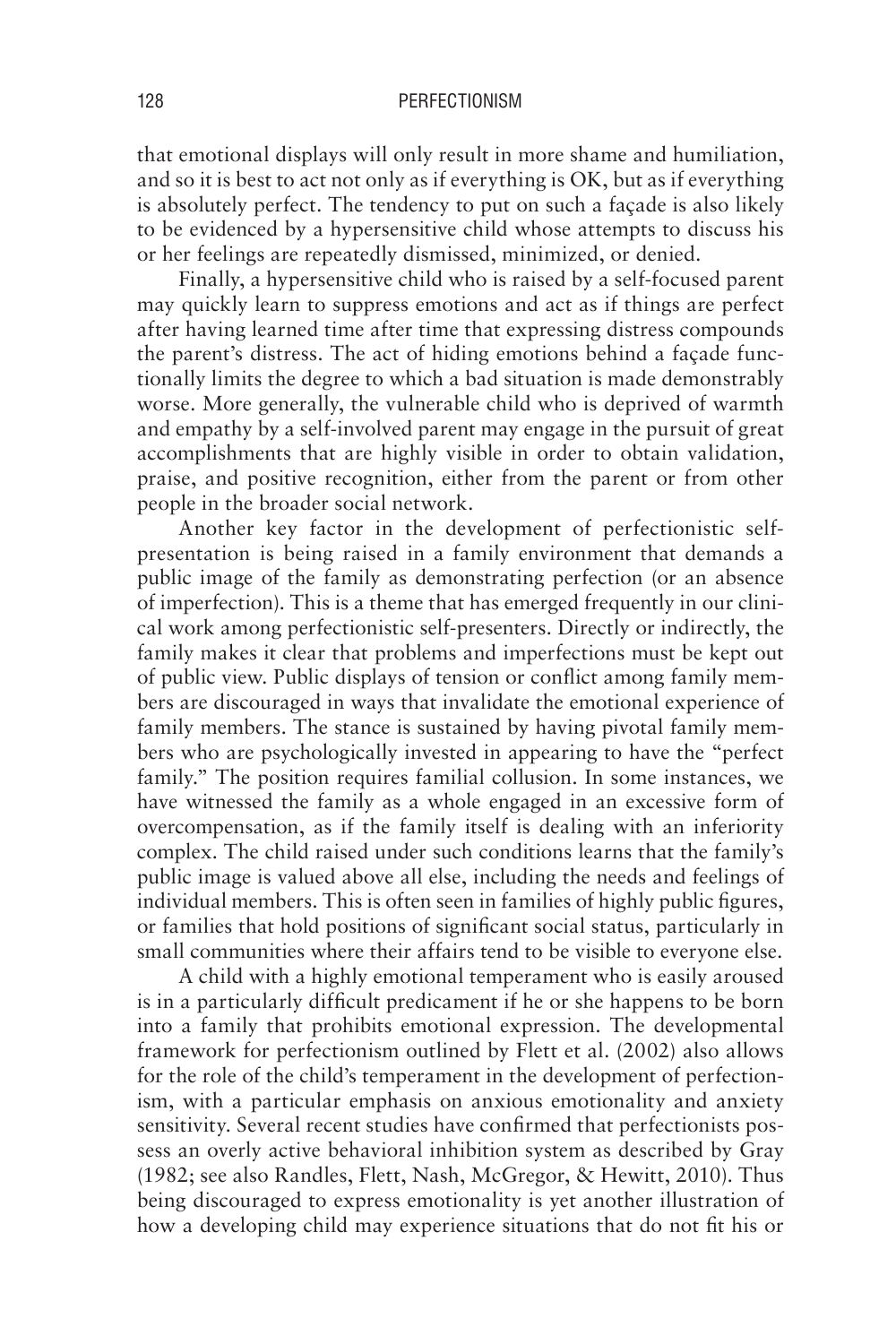her natural disposition. The child who is raised in these circumstances may develop the sense that his or her feelings do not matter. This can result in a generalized unwillingness to disclose emotions and the imperfections that gave rise to these emotions.

Linehan (1993) has described being raised in the "perfect family" as one way of accounting for the inhibition of negative emotional expression among people with borderline personality disorder. This type of family invalidates emotion because emotional displays are not permitted, especially when they come from a child. It is believed that the true roots of this phenomenon reside in the inability of one or both parents to tolerate their own emotional experiences. Furthermore, this type of "perfect family" is also mentioned frequently by theorists seeking to account for the development of eating disorders. For instance, Root, Fallon, and Friedrich (1986) differentiated various types of families, including the "overprotective family" and the "perfect family." A distinguishing feature of the perfect family was overresponsiveness to external social expectations. A similar family (the "All-American family") was described by Schwartz, Barrett, and Saba (1985), who made the point that in this type of family, the family's ideals are substantially more important than the personal needs or desires of any given member, particularly the children. As Humphrey (1992) noted, "the clinical picture of the anorexic family [is one of] trying to present a public image of perfection . . . while underneath the façade are many unacknowledged needs and problems" (p. 271). In such a family environment, women with anorexia nervosa may have learned to maintain a façade of domestic tranquility by promoting a picture of perfection and concealing any hint of imperfection. It is not uncommon to use the outward appearance of the perfect family as a way of masking severe abuse and other forms of maltreatment that are taking place behind closed doors.

We have started empirically exploring the presentation of the perfect family with a 21-item family version of the PSPS (see Chapters 2 and 7), which we have tentatively named the Perfect Family Scale. This instrument comprises subscales that parallel those found in the PSPS. Research thus far has focused on university student samples. As expected, when the PSPS and the Perfect Family Scale have been administered together, strong positive associations are found between personal perfectionistic self-presentation and family perfectionistic self-presentation. For instance, in unpublished data from 104 undergraduate women, the subscale tapping family perfectionistic self-promotion correlated .55 with the PSPS perfectionistic self-promotion subscale, .37 with the nondisplay of imperfections subscale, and .33 with the nondisclosure of imperfections subscale. Examination of correlations with the subscales of the FMPS showed that the strongest links were with parental expectations, with correlations ranging from .51 to .55. These results are not